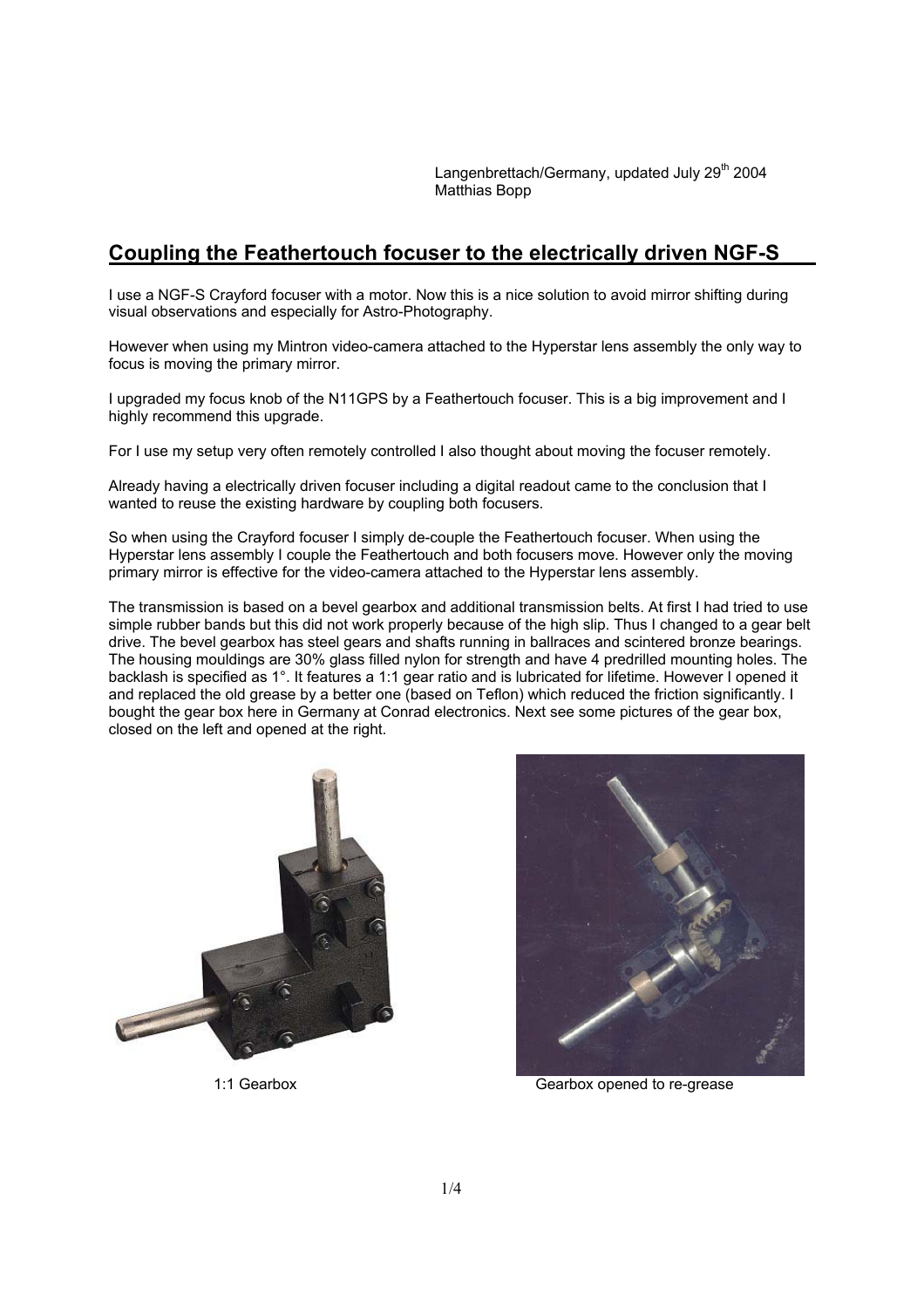

Please see the dimensions of the gearbox in mm in the next drawing:

I mounted the gearbox on an aluminium plate which was then clamped under the 3" ring on the rear of the OTA (where the NGF-S is attached to). Thus it can be removed in case it is no longer needed and I could avoid having to drill holes in the OTA. Please see the next picture of this complete assembly.



Mounting plate for transmission clamped under rear 3" ring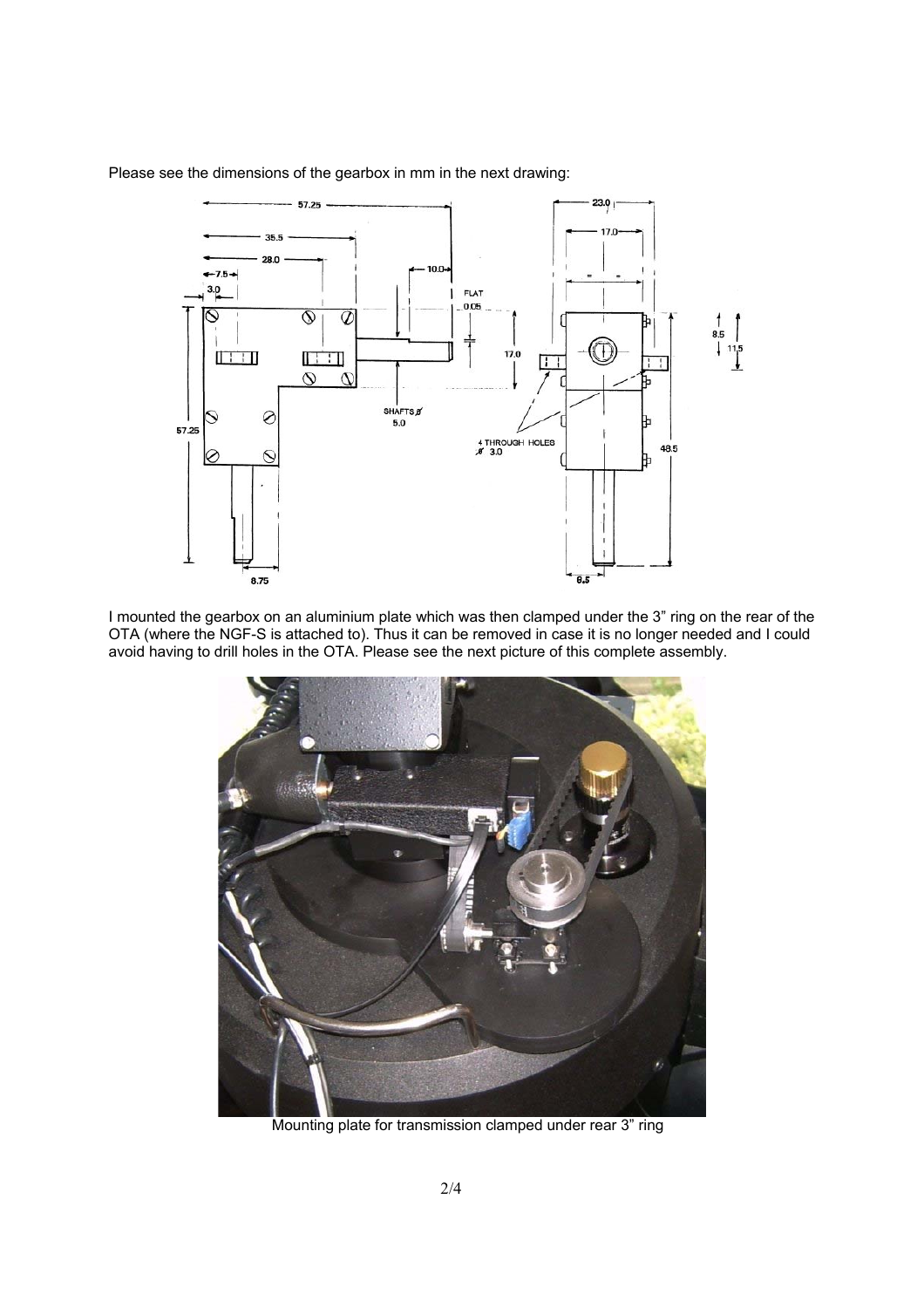The components of the gear belt drive can be bought at Conrad electronics here in Germany or a bit less expensive directly from Fa. Maedler (see www.maedler.de), where I bought it. The used components are from the XL line. Here are some details of the toothed belt pulley and the toothed belt:

Zahnriemen Teilung XL, Breite 037=9,53mm



## Zahnriemenräder Teilung XL, Riemenbreite 037=9,53mm

Material: bis Zz=34: Stahl 11 SMn Pb 30; Zz=35: Stahl C43; ab Zz=36: Aluminium



Bestellangaben: z.B.: Art.-Nr. 180 310 00, Zahnriemenräder, Teilung XL=1,5", 10 Zähne, Zahnriemenbreite 037, 2 Bordscheiben

I use the toothed belt pulleys with 11 teeth (#18031100) and 18 teeth (#18031800) and the toothed belts 80XL (#18081700)and 100XL (#18082000).

Finally here are some pictures of the complete setup mounted at the rear of the N11GPS.